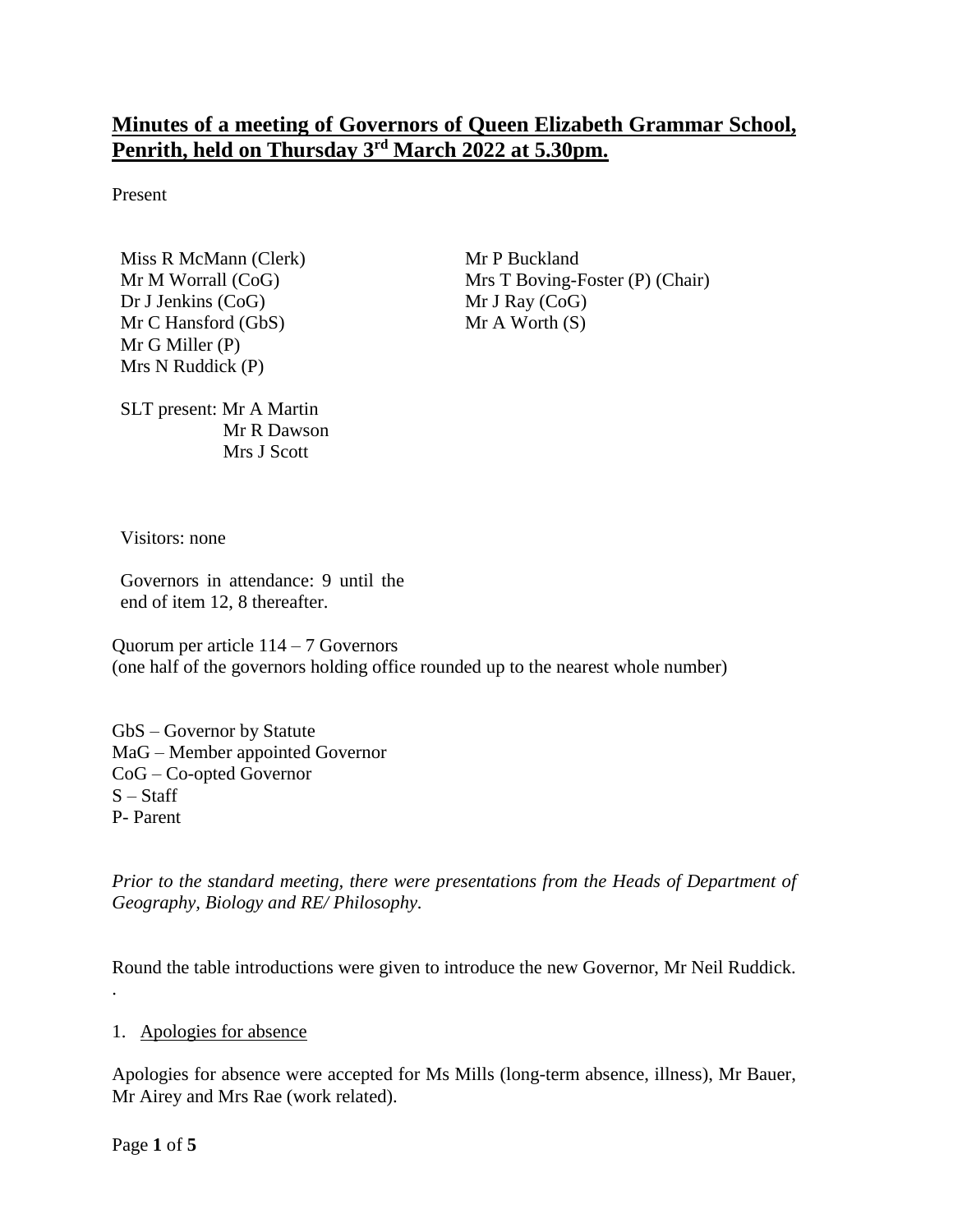#### 2. Declaration of Interest in Agenda Items

There were no declarations of interest in the agenda items.

#### 3. Any changes to the declaration of Business Interests

There were no changes to the declaration of interests.

4. Summary of Areas to Celebrate and Areas of Concern in Head of Department Presentations

Mrs Boving-Foster led on this item, saying that it has been highly useful. The Heads of Department have all shown a big passion for their school subject and from a Governor perspective, it is good to reconnect with the school away from data.

Mrs Boving-Foster highlighted that Covid has created challenges, particularly around exam uncertainty. Even though the Governors, have no ability to change this, it is important for Governors to understand these issues and it is noted how well they have been managed by SLT.

Other issues cited included having to move classrooms, lack of lab space and more time for Heads of Department or extra help / an easier way to manage data.

Other Governor observations were as follows:

- *Remarkable how departments have bounced back. There will always be issues raised but their enthusiasm to get back to normal shows (MW).*
- *As a parent, it is great to see the enthusiasm and focus of Heads of Department (GM).*
- *Impressive that they all know each individual child in school (JJ).*

**To conclude, the Governors asked that their feedback on enthusiasm and dedication be passed on to all Heads of Departments. In order to look at some of the concerns, Mr Ray will do a second stress test (it has been two years since the first one) in May / June for the July Full Governors' meeting. A tangible questionnaire to Heads of Departments will form part of this.**

#### 5. Minutes from the Meeting Held on  $27<sup>th</sup>$  January 2022

An update on the action points was given:

- Dr Jenkins has updated the SEND action plan. This is stored on the 'Trustee Assurance Report' section of the OneDrive. Additionally, a suitable online course has been found on the NGA and it is urged that all Governors complete this. **Action point: Miss McMann will circulate details, including the link.**
- Mock OFSTED interviews are ongoing.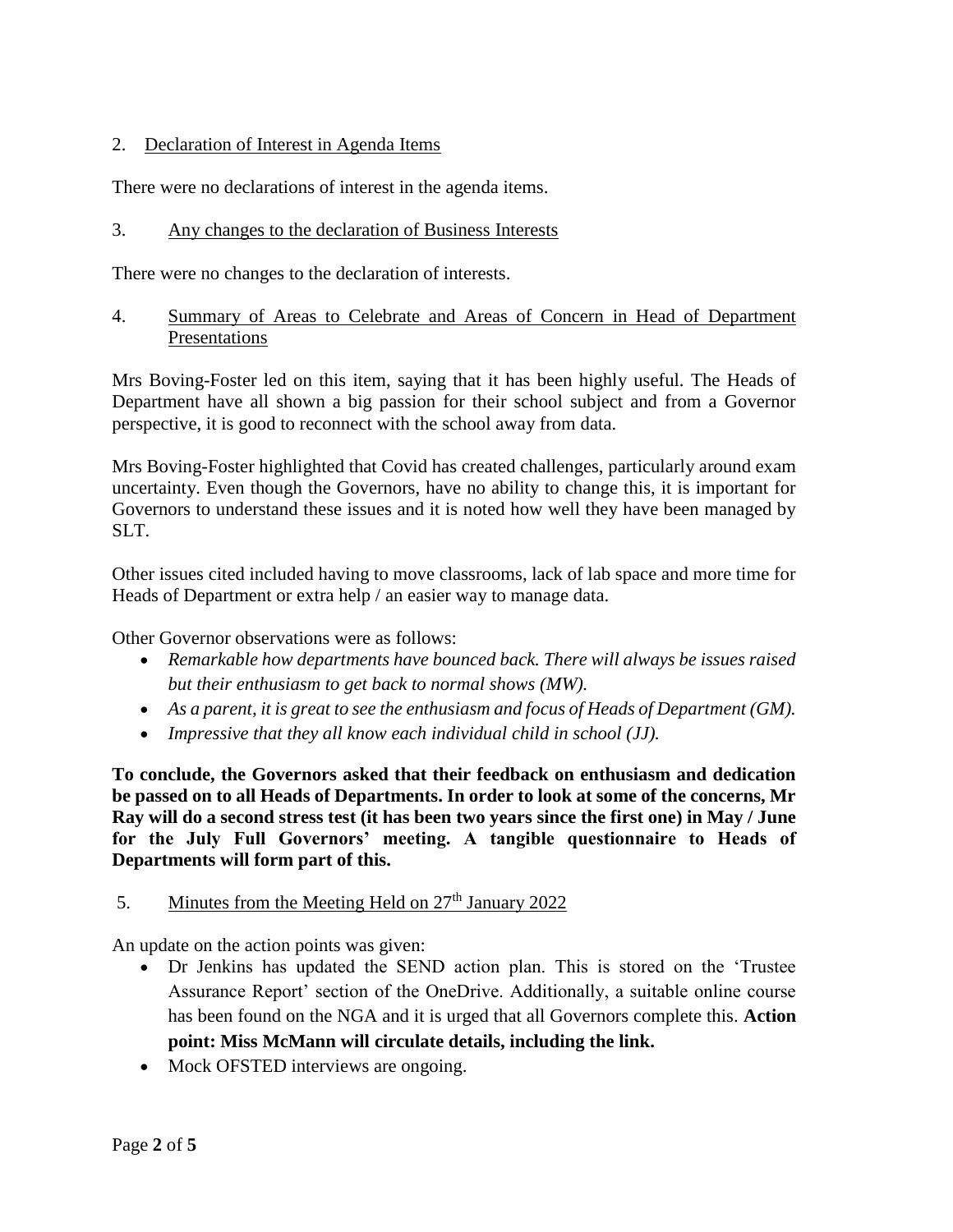It was unanimously agreed that the minutes were a true record and Mrs Boving-Foster will sign these as soon as is practicable.

# 6. Minutes of the Education and Standards Meeting held in February 2022

As the minutes had been previously circulated, Mr Hansford invited any questions or comments. There were none.

# 7. Minutes of the Finance and Pay Committee Meeting held in February 2022

Mr Ray gave a brief summary of the previously circulated minutes. There were no further questions or comments.

# 8. Minutes of the Risk and Audit Committee held in February 2022

It was noted that the Risk Register is on hold, pending a meeting to ascertain if there is a more useful way of presenting this document. There were no questions or comments.

# 9. Multi Academy Trust – the next step.

A document, written by Mrs Boving-Foster, had been previously circulated outlining her proposed next steps in selecting an appropriate MAT to join. As per the paper, she proposes that West Lakes Academy would be the best fit for QEGS. It is situated in Cumbria, is an outstanding school and a connection with the Cumbria teaching hub. Mrs Boving-Foster said that she believes that this partnership will not only benefit the school but the wider community. Questions and comments were invited:

- *Is this just the start of the process (GM)?* Yes, if accepted it would begin with inviting West Lakes to come and speak to SLT and Governors. There are no commitments and even if this progressed to the next level (due diligence) can still opt out (TBF).
- *Fully support proposal of West Lakes – feel it would work well and a lot of positives (PB).*
- *Is this widely known amongst staff? Need to communicate very carefully and be mindful of the support staff (GM)?* It has been announced that the school is looking at a MAT to staff, prior to the Headteacher's advert going out and so far no concerns reported (PB). There is trust from the support staff but there are some underlying concerns about services being centralised, as has been seen with other MATS (JS).
- *West Lakes is the best fit. During our conversations can get reassurances about any worries and can stop the process at any time. It is a positive step and QEGS can add something to this MAT and it can also give the school wider opportunities (MW).*
- *West Lakes is a good choice – it has a Cumbrian connection, it is not direct competition and also the advantage of the Teaching School Hub (RD).*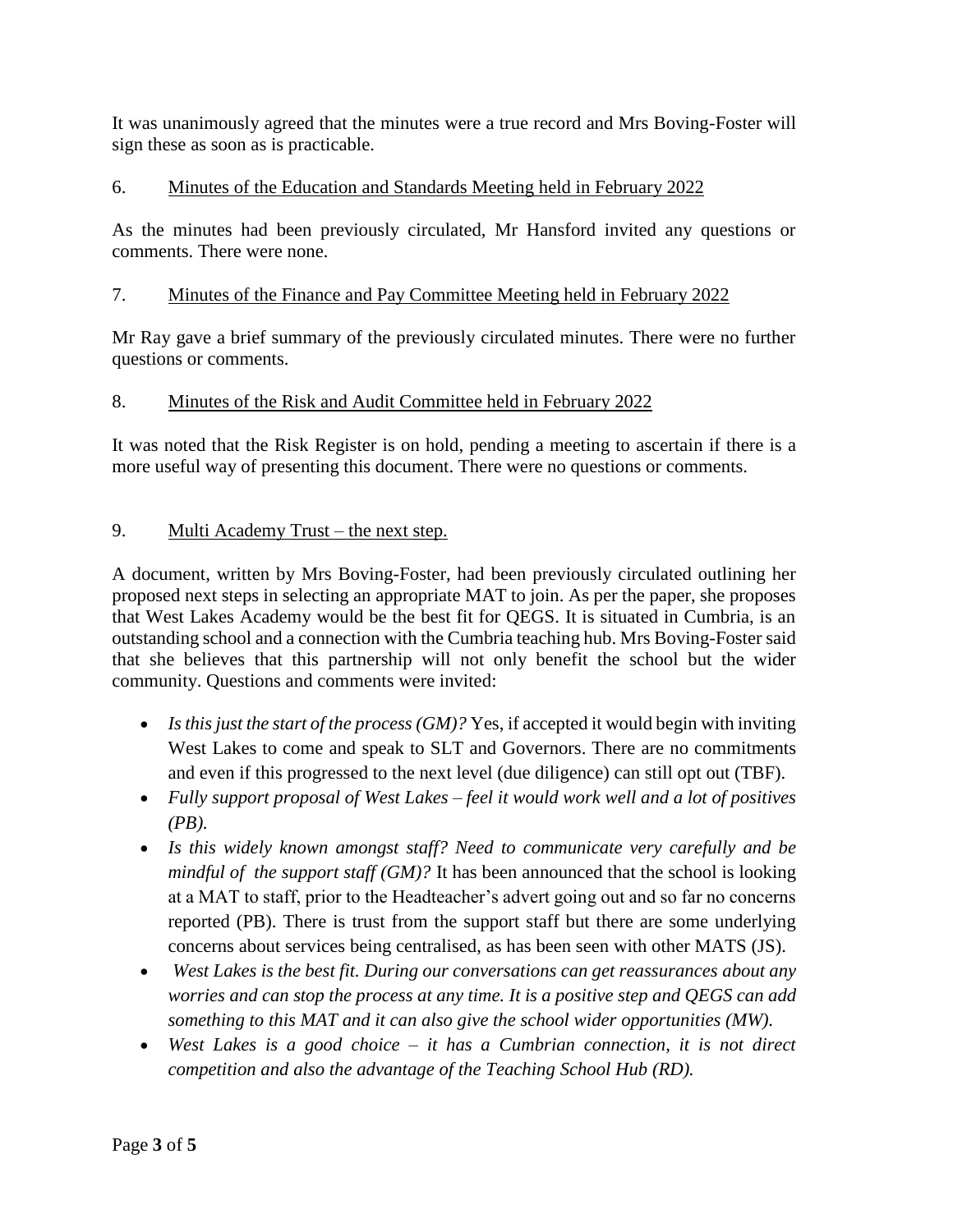There was a discussion as to whether or not it would beneficial to consider talking to another MAT, arising from a concern of Mr Worth that this is such a big decision. Even if West Lakes is the best fit, there could be elements of another MAT that would like to incorporate for example. Mrs Boving-Foster said that if she felt there were two good matches for QEGS, that she would advocate this but, does not feel there is anything suitable in Cumbria. This was echoed by Mr Worrall, that if there was another good match it would be worth putting the time and effort in. Mr Dawson felt it was worth going through a paper exercise with a list of things the school would like to retain and score these against all MATS in Cumbria. Though Mrs Boving-Foster has already partially done this with the Regional Schools Commissioner (RSC), she was more than happy for this to happen and Mrs Scott volunteered to do this. Mr Ray added that he thought this would be a good idea to make the process more visible. It was also noted that the RSC must approve the MAT.

The discussion drew to a close and Mrs Boving-Foster made the following proposals for Governors to vote on:

- **1. Contact West Lakes Academy to arrange two meetings – one with SLT and one with the Governing Body, ideally for the week commencing the 14th March. It was unanimously agreed to proceed with this.**
- **2. In parallel to the above, research into the Cumbrian MATS not mentioned in the previously circulated document, to ensure that a viable option has not been missed out. It was unanimously agreed that this was a worthwhile activity.**

#### 10. Brief Mental Health Update After Survey

Mr Allen led on this and noted the following from the previously circulated survey:

- 80% response rate. With regards to the 20% that did not complete it the question arises as to whether this is something to be worried about. It is felt that the individuals causing most concern have completed the survey.
- Gender more girls completed this than boys and were 7% lower in their scores
- An action plan has been formed and in order to improve the response rate, time will be given in I.T. to do this as a task.
- It is important to note that the benchmark for this is pre-Covid times. However, the school will repeat this annually and use this as its own benchmark.

#### 11. Brief update from Staff Welfare Meeting on 1<sup>st</sup> March

It is felt that the profile of this has been raised, with more staff engaging. Thanks were given to Mr Dawson for raising the profile.

#### 12. Health and Safety

The Health and Safety Committee minutes from January were circulated to all Governors prior to this meeting. Mr Miller was pleased to report that more issues are being raised and